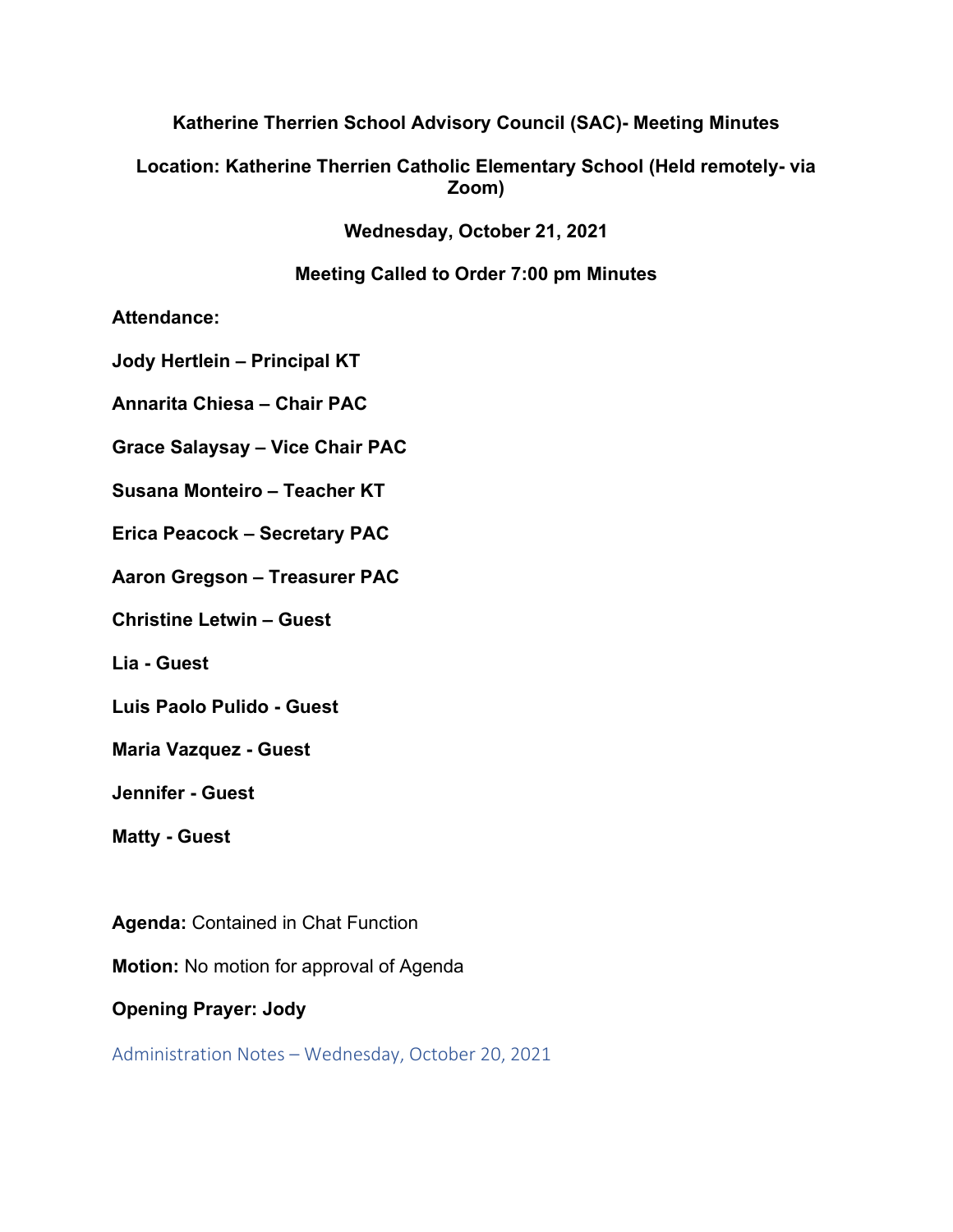• We are excited to be back at school in a near normal capacity. While we continue many of the precautions that we were practicing last year (i.e., cohorts, cleaning, routine washing hands with sanitization in-between, etc.), we no longer doing a hybrid approach. This means that students who want to be only online are with the division school. Students can still access work from their Google Classroom, but we are not doing regular Microsoft Teams presentations every day.

We do continue to practice the skills with both the Google Classroom and in-school practice with Microsoft Teams if we have an outbreak and must pivot to online learning. This is decided by the division, Alberta Education and Alberta Health Services. As with fire and other practice drills, we will continue to practice accessing and using these programs in case we must shift.

- Our enrollment was confirmed on September  $30<sup>th</sup>$ . Funding for this year will be based on the following numbers:
	- o Kindergarten 23
	- o Grade 1 25
	- o Grade 2 20
	- $\circ$  Grade 3 17
	- o Grade 4 23
	- o Grade 5 19
	- $\circ$  Grade 6 17

For a total of 144 students.

The division has been gracious to extend supportive funding to allow us to hire another full-time teacher so that we are able to keep students in cohort groups as well as individual grades (rather than forming split classes part of the time).

• Students were happy to have Flex back again this year! This first round of Flex will be based upon the principles of physical literacy. The elements of physical literacy are motivation and confidence, physical development, knowledge and understanding and engagement.

Each of our grades 1-6 teachers have planned an activity for students. These activities have been made into a "kit". Students then get to try two kits each of our flex days. This ensures students remain in their cohort and we can ensure proper cleaning inbetween usage.

Flex generally occurs one Thursday per month.

• Our first student-led general assembly was today. Our grade 4 class shared with us how to properly make the sign of the cross, why it is a part of our Catholic tradition and why it is important.

We will be focusing on different signs of our faith this year in our assemblies. Each class has chosen one symbol/sign and will share with the school. Students will then be asked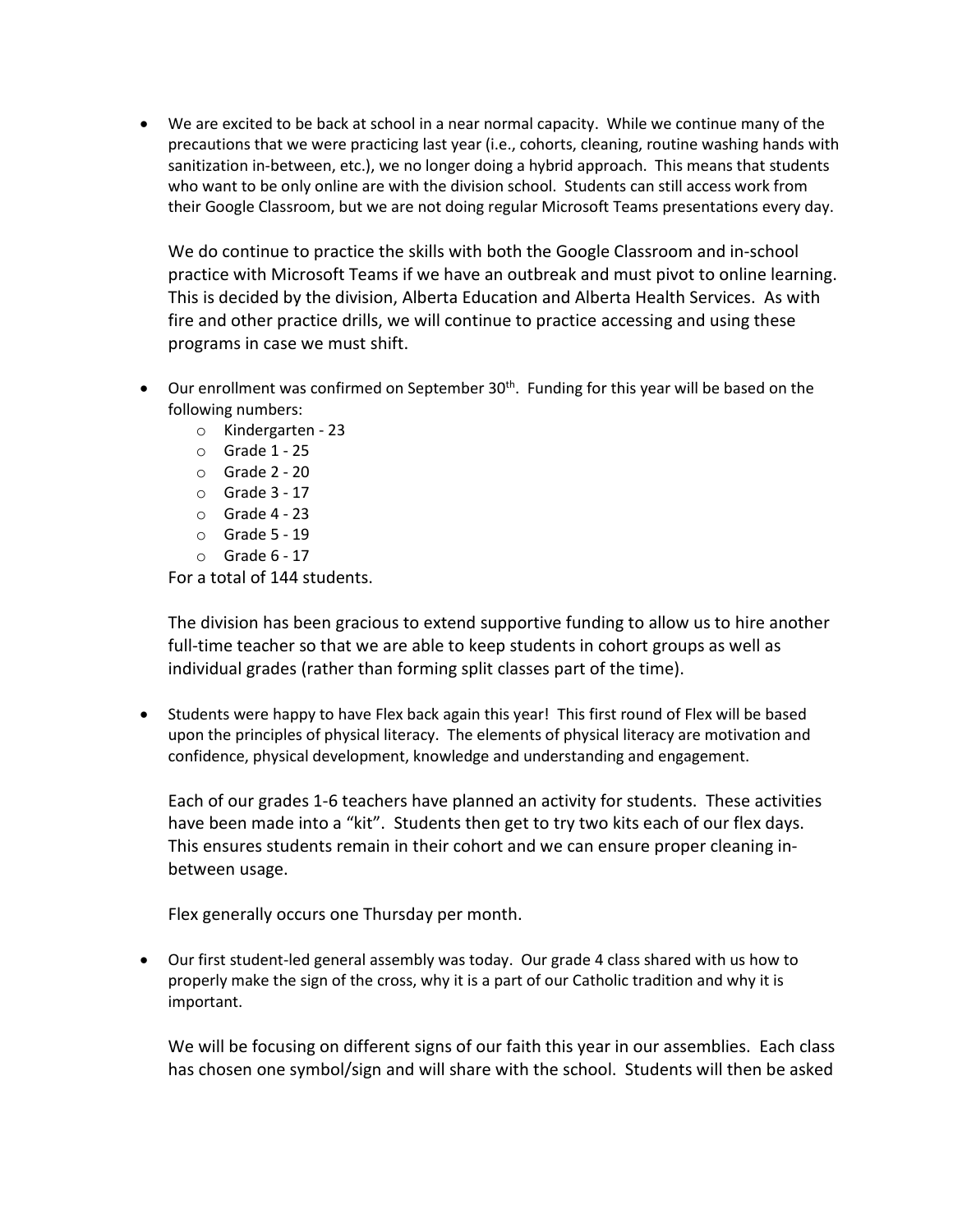to reflect on it and those reflections shared at the front of the school for all to see. We will also try to remember to share them on our website as FOIP allows.

• Field Trips for the near future will look a little different due to the pandemic. As a staff, we want to be practicing care for our students as they are currently the most vulnerable to the pandemic. Therefore, we have set out to have guests who have proof of full vaccination come to do in-class presentations, will look for venues outside the school where we are outside or the only cohort within the facility, or will arrange to do our own in-class presentations. The latter is based on the experiences of our teachers to replicate some of the experiences we may have once hired out.

Field trips and in-class presentations for Grades 1 through 6, when all added together, will not exceed the amount of \$75 for the entire year. Kindergarten field trips and inclass presentations will not exceed \$45 for the entire year.

- Late September and this October is time where we have been taking base-line measures of students' skills in literacy and numeracy. Students completed a Whole-School Write-On to measure beginning writing skills. Students are being assessed on their reading skills. Over the course of this month, students will also be completing a Math Assessment that will see where student strengths are based on the previous year's math curriculum. These base line measures will allow us to see where students' strengths are and what we may need to focus on or support more to ensure student learning.
- We are still discussing as a staff what we would like to focus our social justice towards for the 2021-2022 school year. We have Catholic Social Services visiting us next Thursday (Oct. 28) as well as our division ECS Foundation. Parental suggestions are also welcome.
- We will be creating a chapel! With one of our empty classrooms, we will be morphing it into a chapel area. Students have created their drawings and/or lists of what they believe should be included in our chapel. Ms. Letwin and Ms. Hertlein will be looking at these ideas in the next week and coming up with a plan to share with students.

#### **General Questions concerning school activities**

- One parent asked what the social justice project was Jody answer that the school looks to the community to get the children to do activities such as a craft project to create cards for Dickensfield Senior Association. Can be grade specific or for the entire school. Everyone working towards the common good. One group wanted to send letters to soliders for Rememberance Day. Parent mention that there were lots of homeless and panhandling that that would be a good direction for the children to help such as donation of clothing.
- Another parent asked if there was anything planned for Halloween. Jody answered that the Teachers had already planned Halloween activities for the children. Each class was having it's own party. Kids are able to dress up. On Halloween children are asked to bring their costume